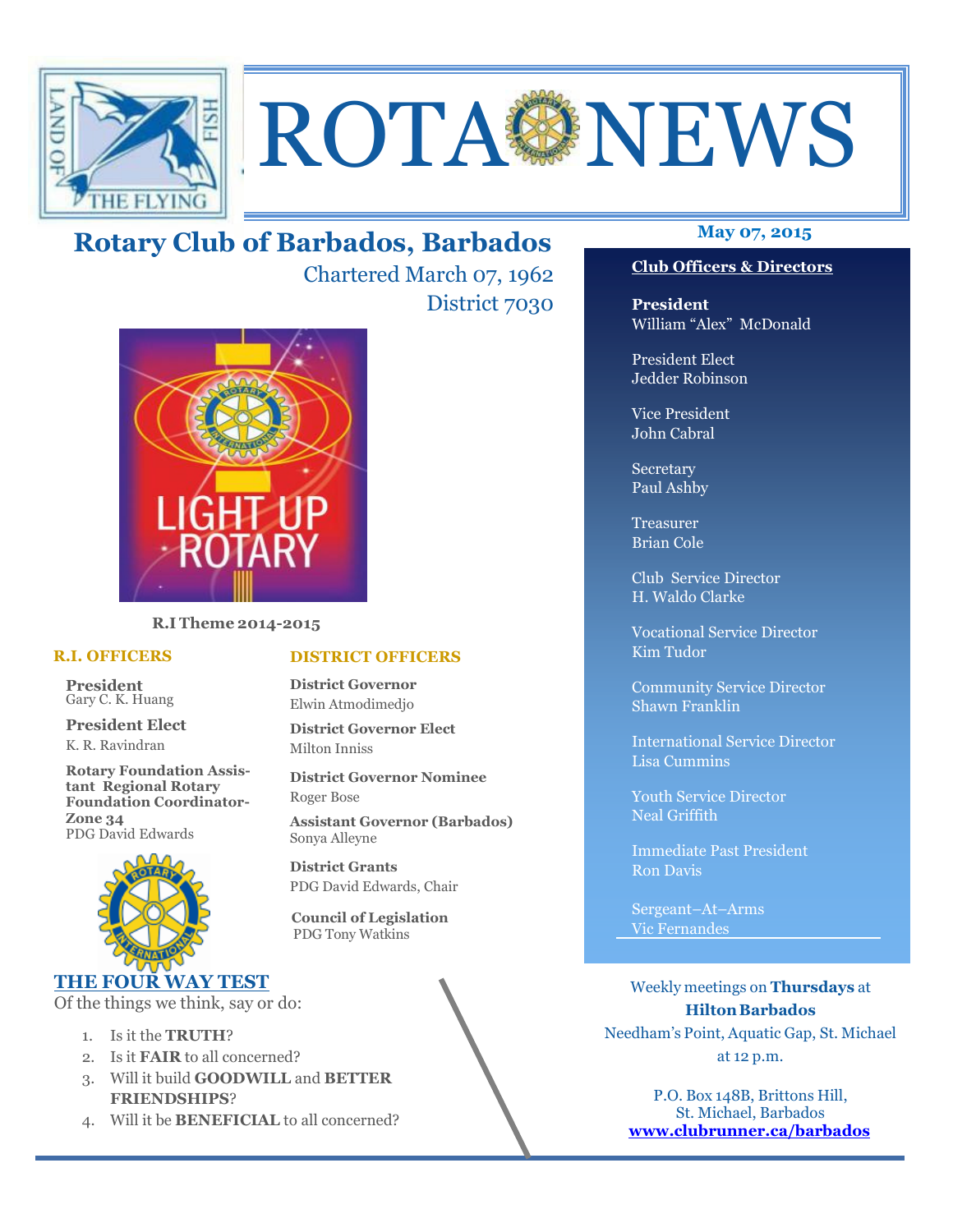## **THE ROTARY CLUB OF BARBADOS WELCOMES ALL VISITING ROTARIANS AND GUESTS**

## Today is a Business Meeting

## **Our Greeters are Past Chair Ron Williams & Rotarian Sanjay Amin**

**Past Chair Ron Williams** joined the Club on Jan 30, 2003. His Classification is Business Services — Computers.

In 2003-04 he was RotaNews Editor and for 2004-05 Chair Career Development & Awareness.



More recently for 2012-13 he chaired the Chil-

dren's Homes Committee and served on the Interact Committee. For 2013-14 he continued to serve on the Interact and Children's Homes Committees.

Currently Ron serves on the Children's Homes, PR, SAA and Vocational Service Committees.



**Rotarian Sanjay Amin** joined the Rotary Club of Barbados on April 01, 2010. He was introduced by President Alex. His Classification is Chartered Quantity Surveyor. Before joining our Club he served with the Rotary Club of Tortola, British Virgin Islands from 1998-2007.

Since 2010 he has served on the following Committees:

2010-11 – Vocational Service & Children's Homes, 2011-12 –Rota News & Fellow-

ship, 2012-2014 - Children's Homes, and currently for 2014-15 - Children's Homes, Fellowship, Guest Speakers & Classification **Talks** 

## ————————————————————————————————-- **HIGHLIGHTS OF THE FELLOWSHIP MEETING HELD ON APRIL**

## **30, 2015**



**Vice President John Cabral** chaired the meeting. He requested a minute of silence in memory of the father of Rotarian Nicholle Manz-Baazaoui.



**Community Service Director Shawn** gave a report on The Sunset Concert which was held on Sunday, April 26. He described it as a success with over 105 seniors attending with several Rotarians to assisting. He also thanked PP Norman who coordinated the





musical treats.

**President Elect Jedder** reminded his in-coming Board to be assiduous in preparing their programmes and budgets for the coming year.





**PDG Tony & Helene Watkins** were congratulated on their up-coming 49th anniversary of marriage on May 07.

**Helene** celebrated her birthday on April 30th.

## **HIGHLIGHTING OUR DISTRICT OFFICERS FOR 2015-16**



**District Governor, Milton Inniss** is a member of The Rotary Club of Barbados West and has been a Rotarian for over 25 years. He has served as Club President  $(2001-02)$  and as Club Secretary six  $(6)$ times. He is also a Sapphire Paul Harris Fellow. During his year as President, he established the Rotary West Scholarship. 

This Scholarship is awarded annually to needy students who are at the Baccalaureate level by a joint panel of the Ministry of Education and the Rotary Club of Barbados West. This programme has been in existence for 13 years and 9 students have graduated including one with 1st Class Honours. The programme currently funds 4 students.

Milton has also served as director of all of the Avenues of Service and chaired many committees within the Club.

Milton's active involvement in Rotary extends beyond his work at the national level in Barbados. He served as District Secretary for  $2010-11$ , and has also served the District in the following posts: 

District Disaster Relief Chair (2005-06), Public Relations Chair (2011-12, 2012-13), Assistant Chair of District Conference Committee on 3 occasions (2000-01, 2004-05, and 2010-11), Secretary of District Conference Committee (2000-01, and 2004-05). GSE committee (2009-10), Trainer at PETS (2010-11, 2011-12, 2012-13, and 2013-14) and Presenter at District Conference  $(2010-11, 2011-12, 2012-13,$  and  $2013-14)$ 

## **Assistant Governor, Peter Downes**



A Rotarian since January, 1992, he was recognised by RI President Bill Huntley for his contribution to the District Friendship Conference held in Barbados during August 1994.

He became the President of the Rotary Club of Barbados West in 1996 and his Club made him a Paul Harris Fellow in 2003 and again in 2012. 

For the past 23 years, he has served on many Boards of his Club in the capacity of Vice President, Secretary, Treasurer and Director. 

Over those years, he has also successfully chaired the Bingo Committee of the Club which has raised thousands of dollars for various community projects. As recent as last year, he chaired the Club's most successful project, the Rotary West Diamonds International Sandy Lane Charity Golf Classic which netted BDS\$125,000.00. 

He served as District Secretary in 2000, the District Conference Committee in 2005 and District Conference Secretary in 2011.

## **MEETING DETAILS - Thursday April 30 SAA - PP Vic Fernandes**

- Attendance 42%
- **Raffle \$67.00**
- **Winner Past Treasurer Anthony Shaw**
- **Fines \$160.00**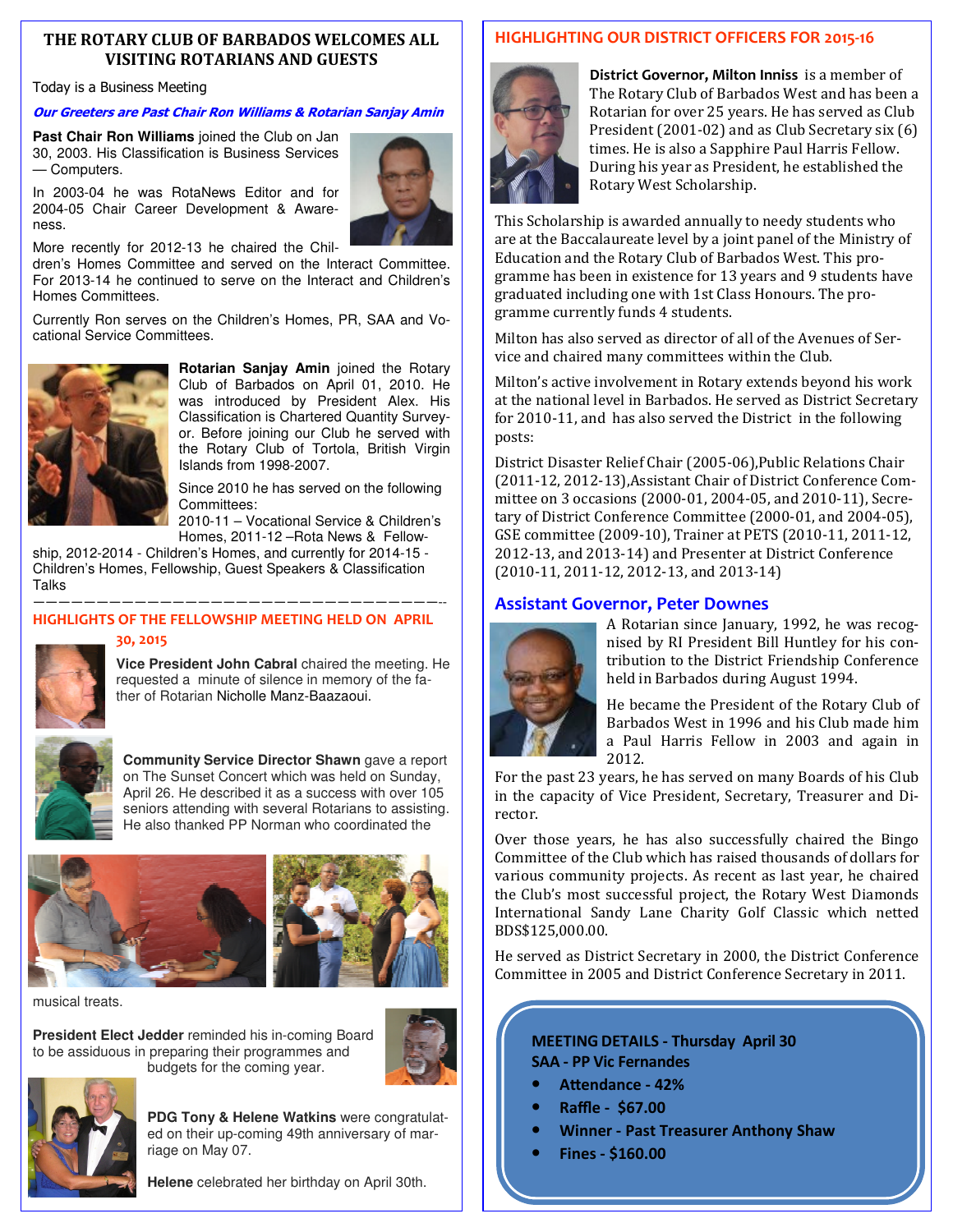## **UP COMING EVENTS**

## **Happenings @ Heartbeat...**

May is shaping up to be quite a month. Our annual **Rockin' on the Green Golf Tournament** presented by **Lancet Indemnity** will take place on Monday, May 18th at Carrollwood Country Club in Tampa. Player registration is open. Sponsorship opportunities are available. To register, and for more information, click here.

HBI has been selected as the benefiting charity for the **Sunset Music Festival** (SMF). SMF will take place on May 23rd and 24th at Raymond James Stadium in Tampa. We're truly thankful to be named SMF's charity of choice. Click here for tickets.

HBI bids a fond farewell to our University of Tampa interns. **Mason Parrish** has been with us since October. He has provided valuable and faithful support to HBI's public relations and marketing functions. We congratulate Mason on his graduation! We know he will achieve much success in his next chapter. **Carly Ayers**, who has provided assistance to HBI's administration and special events, will also be leaving us when she returns home to New Hampshire. Carly has been with us since February. We wish Carly safe travels home and continued success in her academic journey. Thank you both for your commitment you made to furthering HBI's mission! **———————————————————————————** 

## *2016 District Conference, April 20-23 What do you need to do?*

- •*Volunteer to be on a committee*
- •*Register for the Conference*
- Take the week off work

This is our opportunity to be a Gift to the Dis*trict………….. See the Video on our website* 



RI President-elect K.R. "Ravi" Ravindran announces his presidential theme for 2015-16, Be a Gift to the World, at the opening session of the International Assembly in San Diego, California, USA.

*By Ryan Hyland, Rotary News,12-JAN-2015* 





## **UP COMING EVENTS MAY 18**

## **Senator Kerry –Ann Ifill to deliver opening address at Rotary Autism seminar!**

Senator Kerry-Ann Ifill, President of the Council of the Disabled has graciously agreed to make the opening address at the Impacting Autism through Early Inter**vention** – seminar and workshop being held at the Cave Hill School of Business on **Monday May 18th, 2015.**

## **—————————————————————- May 21-24 -29th District 7030 Rotaract Conference Conference Agenda**



Thursday May 21<sup>st</sup> - Opening Ceremony and Cultural Night -Barbados Museum

Friday May 22<sup>nd</sup> – District Assembly / Workshops / Oistins evening lime at 7:30pm

Saturday May 23<sup>rd</sup> - PETS / Workshops / Evening Theme party

Sunday May  $24<sup>th</sup>$  – Row for Charity (Bay Street Esplanade)

**Act Concern Cat 9:00am<br>Sunday May 24<sup>th</sup> - Closing Ceremony at Divi** 

152 delegates have registered and paid. The original goal was 200 but it was decided to focus on providing a high quality event with smaller numbers rather than try to hit a big delegate target.

Sponsorship continues to be slow. The planning committee is open to any suggestions and creative ways to showcase any Rotarian businesses to the delegates while they are on island. If you wish to promote your business during the conference, please contact me by Monday May 11<sup>th</sup>. **Fellowship**

The conference hotel as you know is Divi Southwinds. There will be a hospitality suite open on the evenings after the events. If interested in this fellowship activity, please contact me and I will coordinate with other interested Rotarians and the other clubs.

Friday May 22<sup>nd</sup> will be an excellent evening to mingle with the visiting delegates as they head over to Oistins around 7:30p.m. for dinner.

Sunday morning (May 24th) starting at 9:00am, will be the conference's charity fund raiser, which they have called "Row for Charity". This event will take place in the Carlisle Bay area. It will be a great Sunday morning to once again mingle with other Rotarians and Rotaractors.

Please call on 826-8682 or email me at griffith.neal@gmail.com to confirm your support and let us do our part to encourage our young Rotarians. **By YS Director Neal** 

### **—————————————————————–————————————- EVERY ROTARIAN EVERY YEAR**

There are three things I want you to consider. Remember all amounts are US\$. And Credit card driven.

Giving US\$100-\$120 per year minimum

You can give the \$100 or any higher amount you can afford in one payment

Or you can set up a recurring (minimum) monthly payment of at least \$10.

When your giving reaches \$1,000, you become a Paul Harris FELLOW

2 . Give US\$1,000 annually and become a member of the PAUL HARRIS SOCIETY (or a one time \$10,000 and become a major Donor). Again, this can be done as one payment or as \$85 monthly

You can also either give by way of cash or estate planning, providing long term commitments to the permanent fund of the Rotary Foundation.

A gift of \$1,000 or more will designate you as a benefactor and \$ 10,000 or more makes you a member of the Bequest Society

3. And remember too that we benefit from some of the money coming back to us for grants. The Rotary Club of Portsmouth, Dominica, just almost two years old has just been awarded a Global Grant to construct an Emergency Room at Portsmouth Hospital.

## *By PDG David*

## *Up-coming Interact Visits*

| PP Tony Williams  | <b>ISMS</b> | $108 -$ Mav | $2.20 - 3.00$ pm |
|-------------------|-------------|-------------|------------------|
| Dir Neal Griffith | <b>SMS</b>  | $15-Mav$    | $2.20 - 3.00$ pm |

*———————————————————————————*